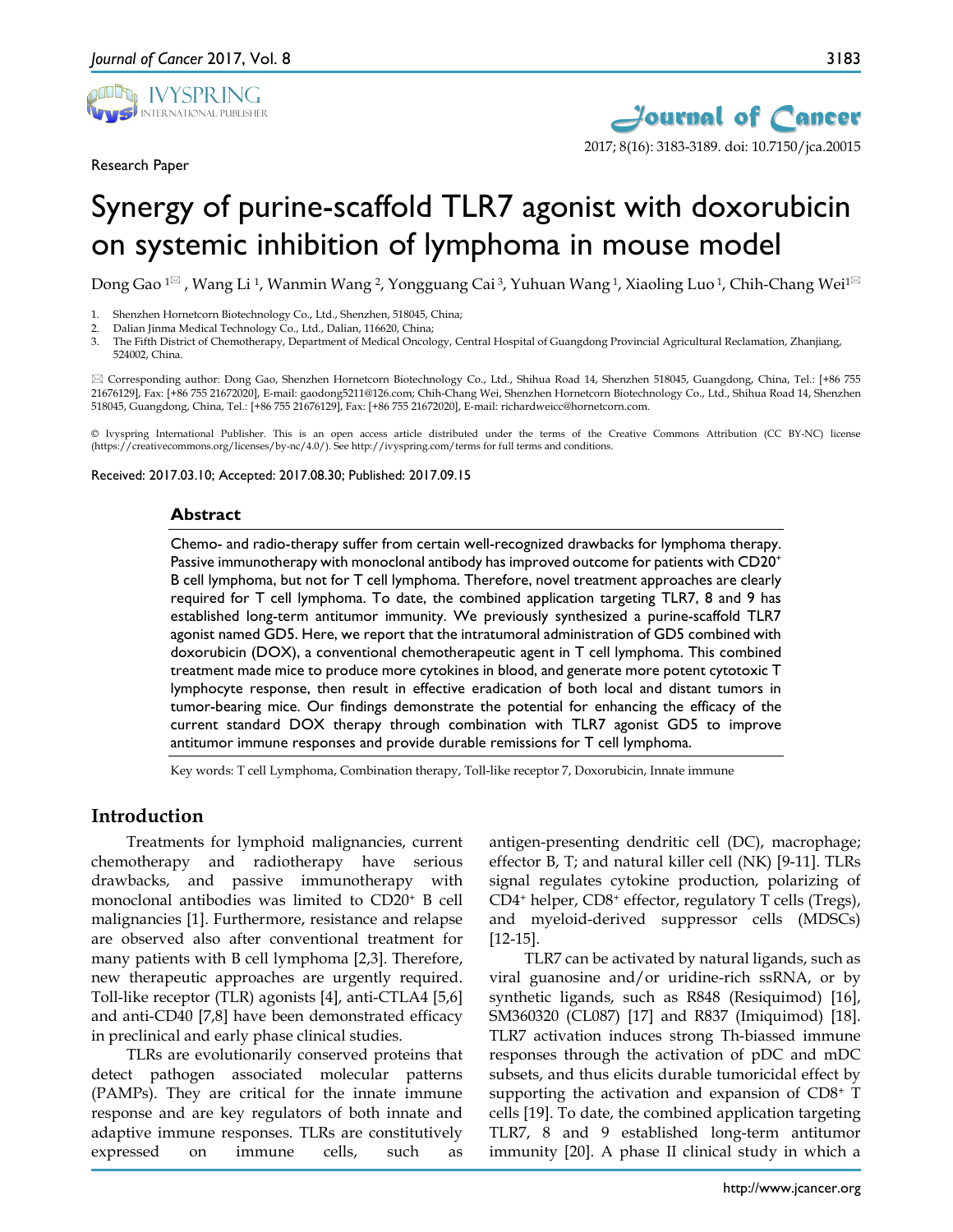TLR9 agonist (CpG ODN1018 ISS) was used with rituximab for follicular lymphoma [21]. Systemic administration of an imidazoquinoline-scaffold TLR7 agonist (R848) combined with cyclophosphamide or radiation can prime a cytotoxic T cell response against lymphoma cells, and prime a memory immune response that may prevent recurrence of lymphoma [22]. Enhanced antitumor efficacy was also found when radio- and chemo-responses combined with the TLR9 agonist (CpG ODN1826) [23]. Thus, these cases encourage us to surmise that locally administered TLR7 agonist in combination with conventional chemotherapy would induce systemic antitumor immune responses.

In this study, we investigated intratumoral and intraperitoneal administration of the purine-scaffold TLR7 agonist GD5, 9-(4-carboxyphenyl)-8-hydroxy-2- (2-methoxyethoxy)-adenine, called 9e in our previous paper [24], in combination with chemotherapeutic agent doxorubicin (DOX) in mice T cell lymphoma graft model. Here we demonstrate that intratumoral administration of GD5 can enhance the therapeutic efficacy of DOX by generation of systemic immune response. This setting induced the release of proinflammatory cytokines, promoted the maturation of DC and activated T and B cells, resulting in eradication of both local and distant tumor in lymphoma-bearing murine model. This study provides evidence for translating principle to early phase clinical trial.

# **Materials and Methods**

#### **Mice**

C57BL/6 mice were obtained from Guangdong Medical Laboratory Animal Center, China. Mice were bred at  $22 \pm 0.5$  °C on a 12/12 h light-dark cycle from 7 a.m. to 7 p.m. All procedures and protocols were approved by the Institutional Animal Care and Use Committee.

#### **Tumor Cell Lines**

The EL4 T cell lymphoma cells were obtained from ATCC. Cell lines were grown in DMEM (Gibco) cell culture medium supplemented with 10% FBS and 100 U/ml penicillin/streptomycin at 37 ˚C in a humidified  $5\%$  CO<sub>2</sub> atmosphere.

### **Tumor Models**

Tumor models were established by injecting subcutaneously 1×106 EL4 cells at both sites, left and right sides, on the back of each mouse. Tumor size is reported as tumor volume (mm3) by measuring perpendicular diameters of the tumor and calculating as follows:  $(1/2)$  × tumor length × tumor width<sup>2</sup> [25]; it is expressed as mean volume ± SEM of tumor volume for all mice of each experimental group.

## **Tumor Therapy**

One week after the tumor injection, the tumor volume reached approximately 500–1,000 mm3, the mice were randomly assigned to the PBS-treated control arm or treated arm as Figure 1. DOX and GD5 stock were prepared in PBS at a concentration of 2 μg/μl, respectively. Tumor-bearing mice were treated with DOX, GD5 or both agents. For the monotherapy, GD5 was administered intratumorally intraperitoneally at a dose of 2.5 mg/kg per mouse and repeated every day in the week. Or DOX, 3.5 mg/kg per model mouse, was applied on days 1, 4 and 7 of each course of treatment. For the combination therapy, mice received 3.5 mg/kg on days 1, 4 and 7, and simultaneously received GD5, intratumorally or intraperitoneally at a dose of 2.5 mg/kg every day in the week. Mice received equivalent PBS every day in the week as control. Tumor growth was measured daily, and long-term survival was evaluated.



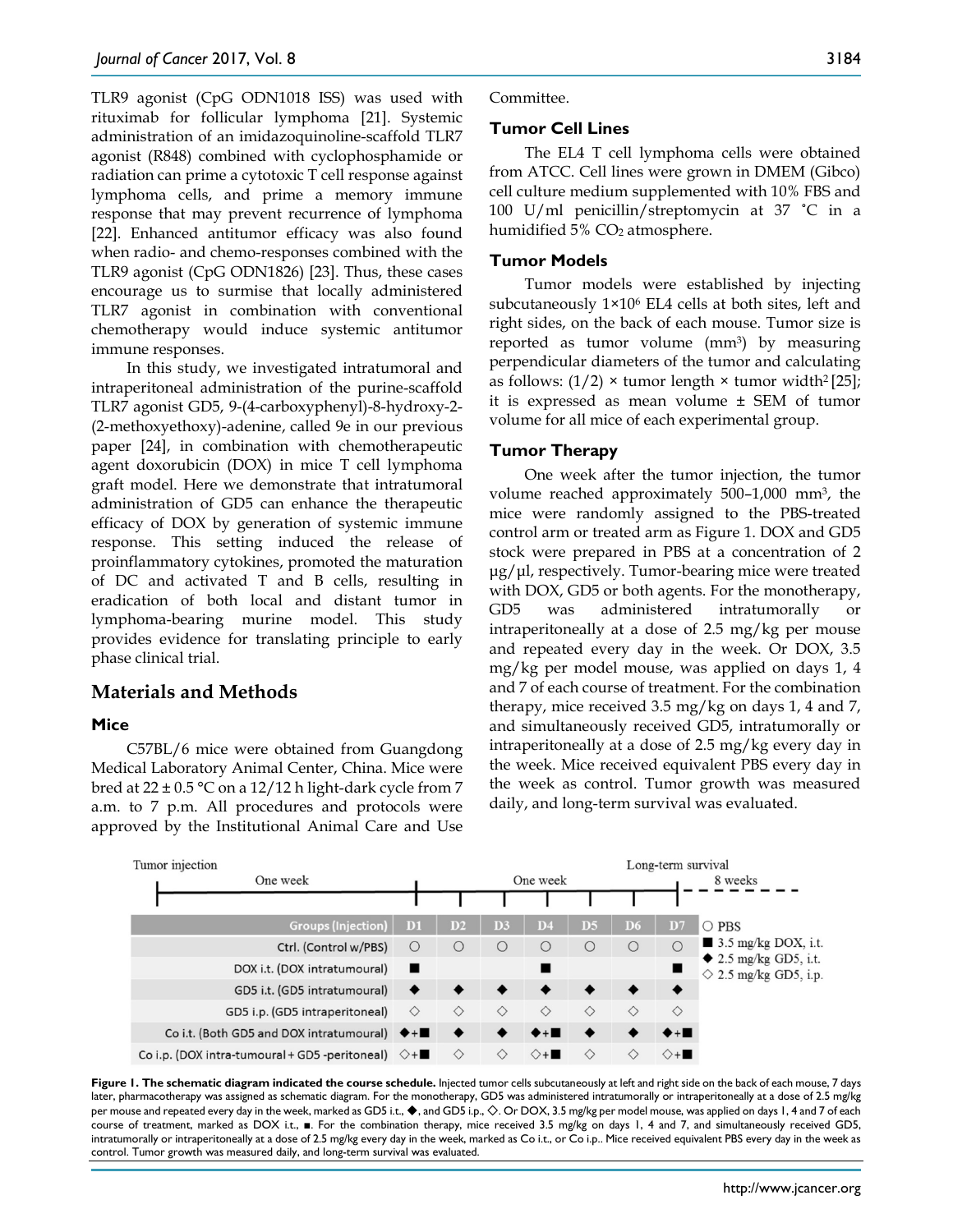#### **Flow Cytometry and ELISA**

One week after the tumor injection, the tumor-bearing mice were treated intraperitoneally with 2.5 mg/kg GD5 or 3.5 mg/kg DOX. After 2 and 4 h, the spleens were collected, and the splenocytes were prepared according to the manufacturer's instructions (BioLegend). Approximately  $1 \times 10^6$  cells were stained with surface antibodies and analyzed by FACSCalibur flow cytometry (BD Biosciences). The antibodies including anti-CD11c-Alexa488, -CD86-PerCP/Cy5.5, -CD80-Alexa647, -CD3- Alexa488, -CD19-Alexa647 and -CD69-PerCP/Cy5.5 were purchased from BioLegend.

Sera samples were collected at 2, 4 or 24 h from the same administrated mice and stored at −20°C. ELISA was performed using a Ready-SET-Go!® ELISA kit (eBioscience).

#### **Cytotoxicity Assay**

After different therapies as described in Figure 1, long-term survival mice were sacrificed, and splenic lymphocytes were collected from each mouse using lymphocyte separation medium (Dakewe, Shenzhen, China), and were incubated with EL4 mouse T cell lymphoma cells at an effector: target cell ratio of 10:1. The cytotoxicity experiment was performed using the CytoTox 96® Non-Radioactive Cytotoxicity Assay Kit according to the manufacturer's instructions.

#### **Statistical Analysis**

Statistical analysis and graph were performed using Prism software version 4.0c (GraphPad, San Diego, CA). Data (mean  $\pm$  SE) were analyzed by one-way ANOVA and a value of  $p < 0.05$  was considered statistically significant.

### **Results**

### **GD5 Treatment Results in Immune Cell Activation and Cytokine Expression**

We have previously shown that GD5 directly activated TLR7 signal pathway [24]. Here, we prepared splenocytes from GD5-treated-mice (2.5 mg/kg) to investigate the immune activation effect of GD5 by flow cytometry. We found that GD5 significantly induced the expression of CD69, an early activation marker, in both CD19+ B cells and CD3+ T cells (Fig. 2A). The results also revealed that GD5 stimulated CD11c+ DCs to express the maturation and activation marker CD80 along with CD86, another earlier marker of the immune response (Fig. 2B). To the systemic induction of cytokines, 2 h later, the concentration of TNF-α increased to 440 pg/ml, IFN-γ to 151 pg/ml, IL-6 to 6,020 pg/ml and IL-12 to 580 pg/ml in the serum, in contrast, all of which were almost undetectable in the serum of control mice. Four hours later, the concentration of TNF-α was almost undetectable, and IL-6 decreased by 17.71-fold, Th1 cytokines IFN-γ increased to 1.87-fold and IL-12 to 1.62-fold (Fig. 2C).



**Figure 2. Systemic activation of the immune system after administration of GD5.** Tumor-bearing mice were treated intraperitoneally with 2.5 mg/kg GD5. After 2 and 4 h, splenocytes were harvested and stained with cell surface marker. The expression of CD3+CD69+ and CD19+CD69+ cells (A), CD11c+CD86+ and CD11c+CD80+ cells (B) were analyzed by flow cytometry. \*p < 0.05, \*\*p < 0.01, one-way ANOVA. Induction of systemic cytokines (C) were measured in the plasma. The serums were collected after 2, 4 and 24 h post GD5 treatment and analyzed by ELISA assay (5 mice/group).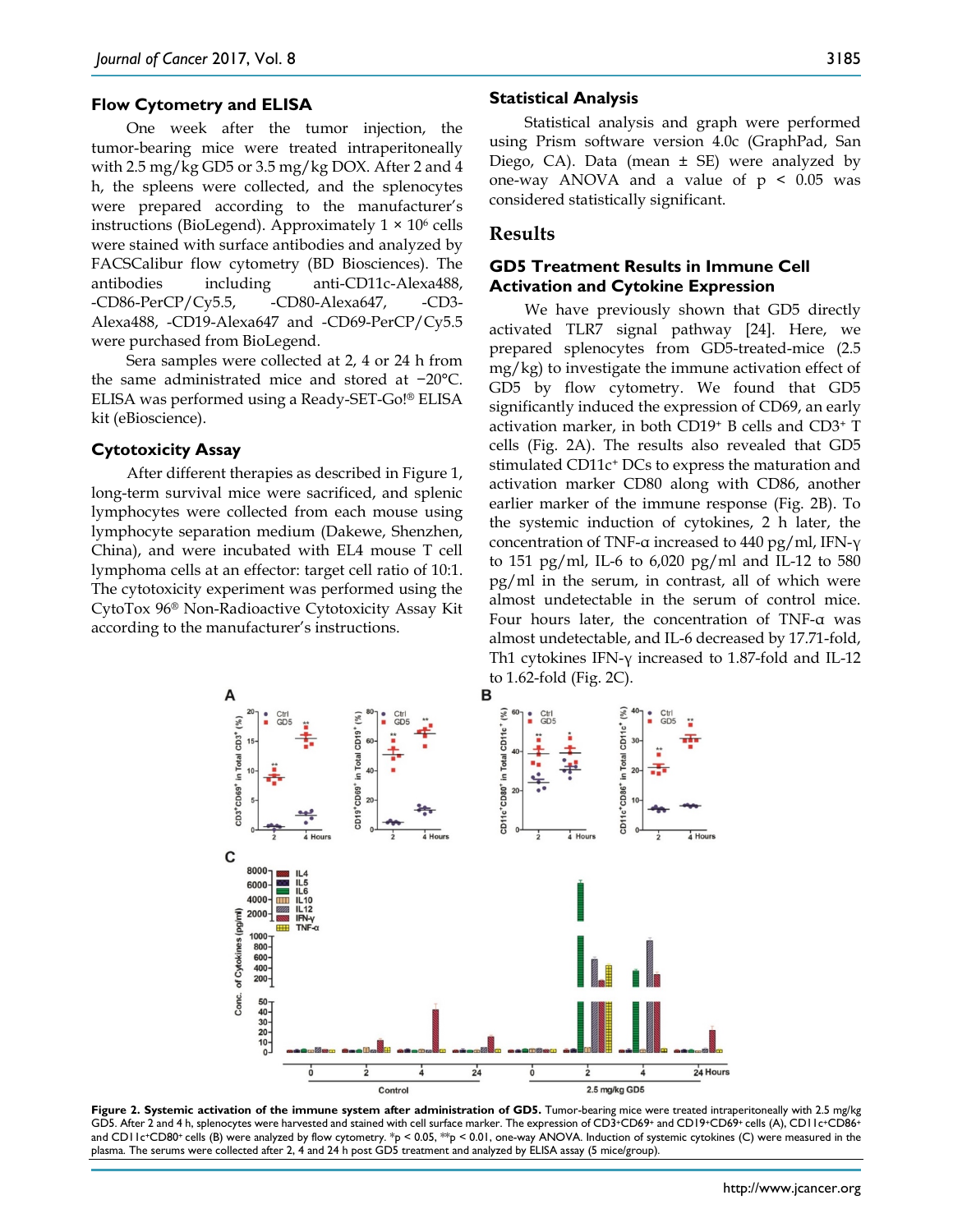#### **Combination Therapy Improves Survival Time**

Eight-week-old mice were implanted with EL4 cells, and the therapy began when the tumor grew to 500–1,000 mm3 (day 1, D1). Tumor-bearing mice were randomly assigned to six treatment groups as shown in Figure 1. One course of treatment later, drug effectiveness and long-term survival were observed. Ten weeks later, the mice treated with GD5 have more survival than control or DOX treated groups (p<0.01, log-rank test). Combination of DOX with local administration of GD5 significantly improved survival compared with the two GD5 alone treatment groups (p<0.01, log-rank test). In the two combination groups, for GD5 administration, intratumoral group showed a notable increase in survival compared with intraperitoneal group (Fig. 3).



**Figure 3. Survival curve for tumor-bearing mice dosed as graphical representation.** Tumor-bearing mice were treated as described in Figure 1. Tumor-bearing mice were randomly assigned to 6 groups, PBS, GD5 i.t., GD5 i.p., DOX i.t., Co i.t., or Co i.p treatment group. Each treatment group contained 10 mice and are representative of at least 2 independent experiments.  $^{\wedge}$  p < 0.01, compared with ctrl or DOX group;  $^{**}$  p < 0.01, compared with GD5 i.t. or i.p. groups;  $#p < 0.05$ , compared with Co i.p., log-rank test.

## **Combination Therapy Initiates Systemic Antitumor Effect**

Implanted EL4 cells on the both side of mice back to prepare both-side-tumor-bearing mice model. Right-side-tumors were treated with drugs, whereas left-side-tumors were kept untreated to evaluate the systemic effect. For the right-side-tumor, the all drug treatments showed a significant antitumor effect compared with PBS controls. Either Co i.t. or Co i.p. group exhibited improved tumoricidal effectiveness compared with single-drug treatment groups after which the tumors began to regrow on D10. No significant difference was observed between the Co i.t. and Co i.p. groups (Fig. 4A).

For the left-side tumor, all drug treatments showed a significant antitumor effect compared with controls, while the tumors volume in the DOX group grew significantly larger than in the other 4 groups, especially after D8. Compared with the Co i.p., Co i.t. treatment significantly suppressed the tumors volume, the tumors were undetectable to the naked eye on D14, but in contrast the tumors began to regrow after D8 in the Co i.p. group (Fig. 4B).

## **Long-term Surviving Mice Have Robust Anti-tumor Immunity**

Long-term survival observation later, the surviving mice were sacrificed, and lymphocytes were collected as effector cells, subsequently effector cells were co-cultured with EL4 mouse T cell lymphoma cells at an effector: target cells ratio of 10:1, lymphocytes collected from untreated mice used as control. Co-culture 24 h later, the medium was collected and centrifuged to remove the insoluble components. The cytokine in supernatant was subsequently assayed by ELISA. The results indicated that the lymphocytes collected from Co i.t. group generated a higher level of IFN-γ, which was approximately 10-fold compared with control and 2 to 3-fold compare with that from the GD5 i.t., GD5 i.p. or Co i.p. groups (Fig. 5A). For IL-6 production, it was not observed in Ctrl, GD i.p. and Co i.p. groups, but was observed in GD i.t. and Co i.t. groups with a 3-fold increase in Co i.t. group (Fig. 5B). For the cytotoxicity, EL4 tumor cells were significantly more sensitive to the effector cells from the drugs administration groups than Ctrl group; but no significant difference among GD5 i.t., GD5 i.p. and Co i.p. groups were observed. Only Co i.t. group and supra three groups have significant difference (Fig. 5C).

#### **Discussion**

Immunotherapy in combination with conventional drugs showed great promise for lymphoma. For B cell lymphoma, Pam<sub>3</sub>CSK<sub>4</sub>, a TLR1/2 agonist was applied with Ara-C, a conventional chemotherapeutic agent, resulting in a synergistic anticancer effect by up-regulated immunomodulatory molecules [26]. In murine lymphoma model, the cyclophosphamide or DOX therapy in combination with TNF-α enhanced the antitumor effects against large established tumors [27,28]. The standard therapies, DOX, cyclophosphamide, vincristine and prednisone (CHOP) were also used in combination with bryostatin 1 for human diffuse large cell lymphoma, or with a monoclonal antibody, rituximab (R-CHOP), for CD20+ B cell lymphoma [29,30].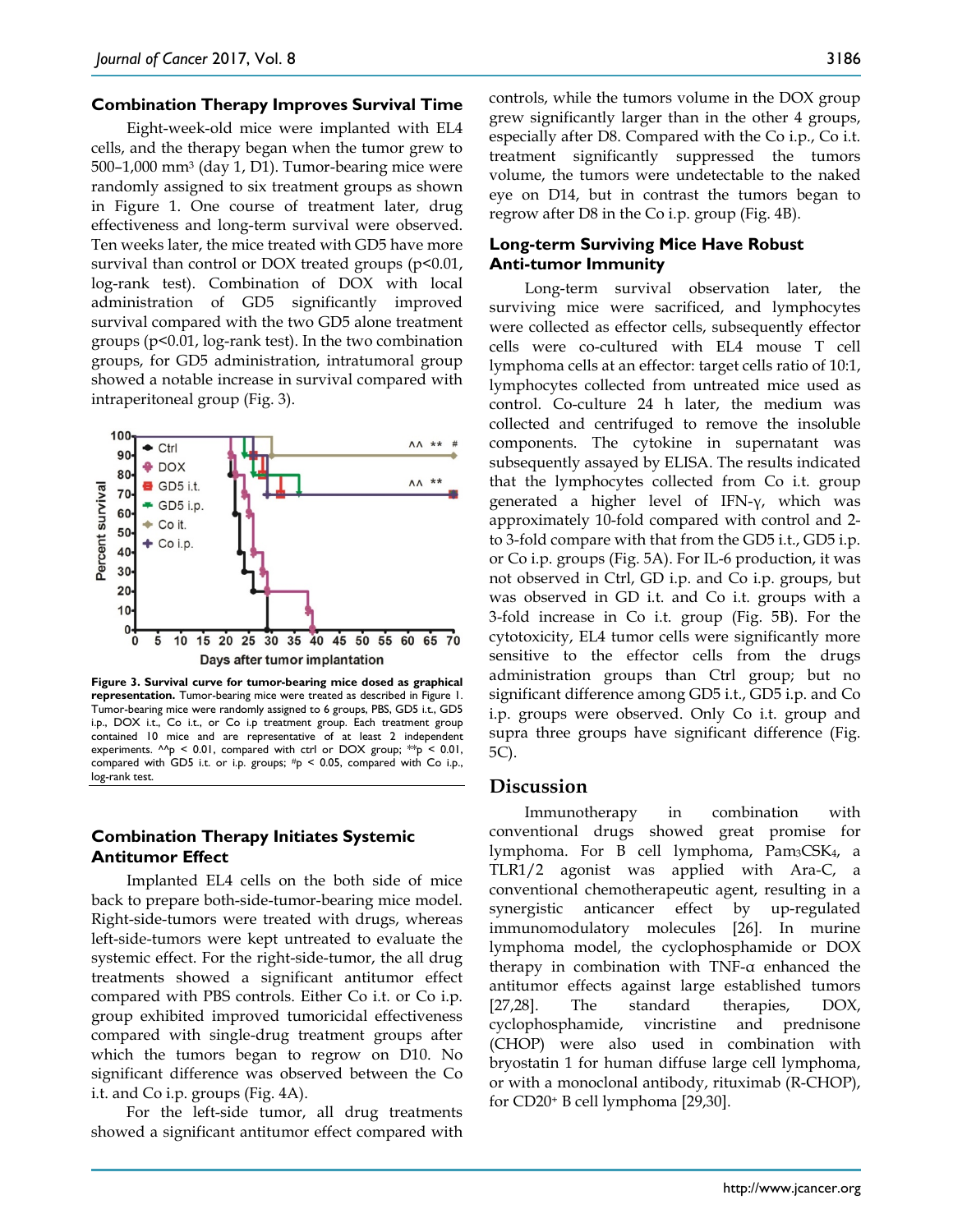

**Figure 4. Therapeutic efficacy of combination therapies.** Tumor-bearing mice were treated as described in Figure 1. Tumor-bearing mice were randomly assigned to 6 groups, PBS, GD5 i.t., GD5 i.p., DOX i.t., Co i.t., or Co i.p treatment group. After 2 weeks, the volume of the directly treated right tumors (A) and the untreated left tumors (B) were measured. Experimental groups contained at least 5 mice and are representative of at least 2 independent experiments. \*p < 0.007, one-way ANOVA, NS, non-significant.



Figure 5. Surviving mice were provided with a robust anti-tumor immune ability. Tumor-bearing mice were treated as described in Figure 1. Tumor-bearing mice were randomly assigned to 5 groups, PBS, GD5 i.t., GD5 i.p., Co i.t., or Co i.p treatment group. Lymphocytes were harvested from the spleen of long-term surviving mice, and were co-cultured with EL4 cells at an effector: target ratio of 10:1. The cytokine induction of IFN-γ (A) or IL-6 (B) and cytotoxicity (C) were tested.  $*_{p}$  < 0.01, n ≥ 7, one-way ANOVA, NS, non-significant.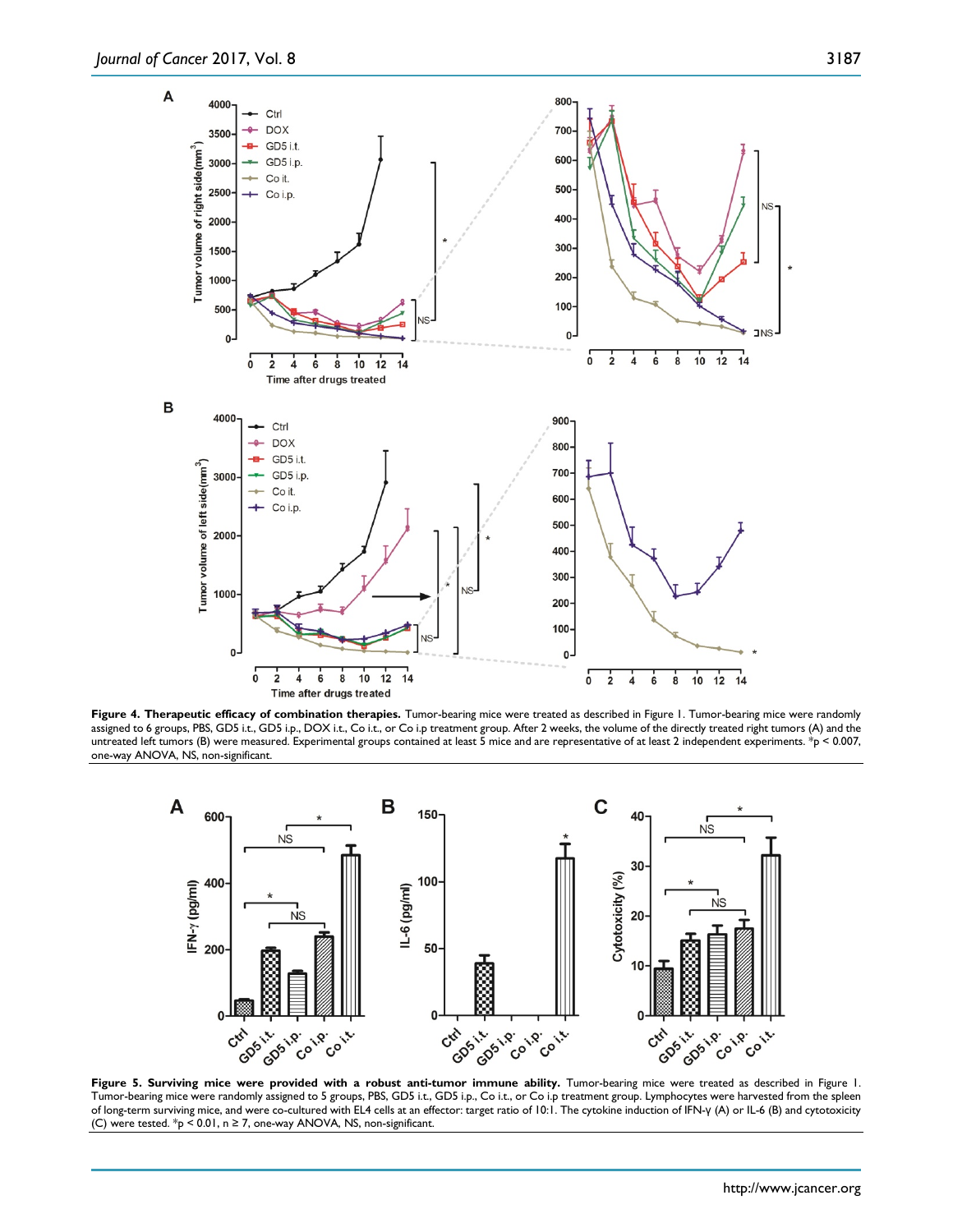Targeting the TLRs is a rationale for producing more efficient immune response. To date, few remarkable investigations have been managed with regard to employing TLRs in lymphoid malignancies. Combinational regimens including both TLR9 agonist CpG ODNs, such as 1018 ISS [21] and 1826 [23], and TLR7 agonist imidazoquinolines, such as R848 [22], accompanying with radiotherapies, and conventional chemotherapeutic designs such as denileukindiftitox (ONTAK) [31], rituximab and alemtuzumab seem to surpass single treatments alone. Here, we attempt to establish improved dosage regimen for lymphoma using purine-scaffold TLR7 agonist combined with chemotherapeutic drugs in murine model. In this model, a therapeutic regimen using DOX in combination with TLR7 agonist GD5 significantly improved survival compared with DOX or GD5 administration alone.

GD5 directly activated TLR7 signal pathway, inducing Th1 immune responses, activating B/T cells and DCs as early as 2 h after administration. Moreover, the lymphocytes collecting from long-term survival mice treated by GD5 generated a higher level of IFN-γ and cytotoxicity than control. The tumors appear to regrow 10 days after i.t. and i.p. treatment with GD5, and deaths occur 25 days after treatment, but the tumors develop slowly in long-term survival mice, and the 70% mice survive after 70 days. Moreover, significant difference was observed between Co i.t. group and Co i.p. group in survival time. Thus, no matter alone and combination with DOX, GD5 is responsible for EL4 shrinkage.

TLR7 was widely expressed in lymphoma, such as diffuse large B cell lymphoma (DBCL), peripheral T cell lymphoma (PTCL), follicular lymphoma (FL) and chronic lymphocytic leukaemia (CLL) [32-34]. Previous study found that TLR7/8 agonist R848 may lead to terminal differentiation and suppressed cell proliferation in AML [35], but another TLR7 agonist, imiquimod had no direct effect on acute myeloid leukaemia (AML) cells.

The dosage regimen of TLR agonists must be considered for the anticancer immunotherapy because they could induce quick and systemic proinflammatory cytokine expression [36]. In our dosage regimen, low dose of DOX and every 2 d injection that was approximately 50% less than previous therapy [30]. Previous study reported that local administration of imiquimod or systemic administration of R848 with anti-CD40 immunotherapy or radiotherapy exhibited a strong antitumor effect in a murine model [22,37]. Our results suggested that local administration with DOX and GD5 exhibited the best therapeutic performance by generating a strong local and systemic immune

response in the murine among our experimental group setting. Although the underlying mechanisms of the synergy of purine-scaffold TLR7 agonist with doxorubicin on systemic inhibition of EL4 are unclear, from what is known at present, we speculate some factors that including (1) the accumulation of ATP-driven and purinergic receptor-dependent CD11c+CD11b+Ly6Chi tumor-infiltrating leukocytes (TILs) after DOX administration, which efficiently present tumor antigens to CD8+ T cells [38], (2) the activation and maturation of immune cell (B, T cells and DCs), and the expression of cytokine  $(IFN-\gamma)$ , TNF-α, IL-12 and IL-6) after GD5 treatment, (3) the enhancement of antigen presentation locally, after GD5 intratumorally administration, where the tumor-specific antigens were concentrated by DOX-induced tumor cell death. Furthermore, CD11b+Ly6G+ cells respond to TLR3 agonist and exhibit tumoricidal activity to EL4 that occurred independently of CD8α+/CD103+ DCs and CTLs [39]. Therefore, induction of CD11b+Ly6G+ cell-mediated cytolysis by TLR3 agonist in combination with CD8+ T cell-based therapy may be beneficial for EL4 shrinkage.

# **Conclusions**

In summary, our results demonstrated that combination therapy with TLR7 agonist GD5 and conventional drugs, like DOX can enhance the antitumor effectiveness, such as generating strong cytokines and enhancing immune response, leading to local and systemic immune response to eradicate both local and distant tumors. Our research suggested that purine-scaffold TLR7 agonist can improve the effectiveness of the current standard CHOP therapy, and develop as a promising dosage regimen for T cell lymphoma.

# **Abbreviations**

AML: acute myeloid leukaemia; CHOP: cyclophosphamide; CLL: chronic lymphocytic leukaemia; Co: combined administration; CTL: cytotoxic T lymphocyte; CTLA4: cytotoxic T lymphocyte antigen 4; DBCL: diffuse large B cell lymphoma; DC: dendritic cell; DOX: doxorubicin; FL: follicular lymphoma; GD5: gaodong 5; IFN-γ: interferon gamma; IL: interleukin; i.t.: intratumorally; i.p.: intraperitoneally; MDSCs: myeloid-derived suppressor cells; NK: natural killer cell; PAMPs: pathogen associated molecular patterns; PBS: phosphate buffered saline; PTCL: peripheral T cell lymphoma; TFN-α: tumor necrosis factor-α; Th1: T helper 1; TILs: tumor-infiltrating leukocytes; TLRs: toll-like receptors; Tregs: regulatory T cells.